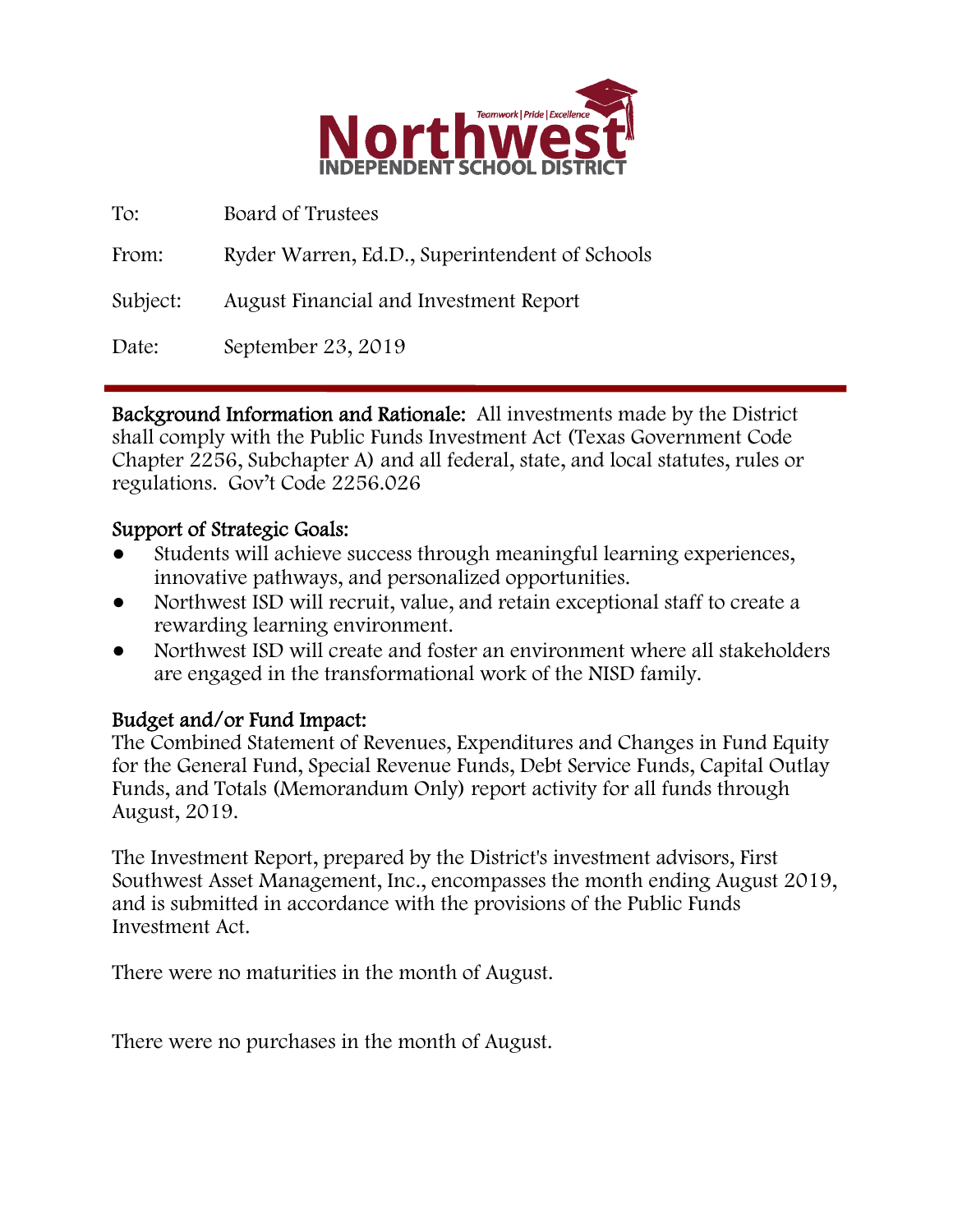Investments for the District's General Fund, Debt Service Funds, Capital Projects Funds, and Internal Service Funds total \$225,158,216.75 as of August 31, 2019.

|                            | Yield<br>to |                  |  |
|----------------------------|-------------|------------------|--|
| Fund                       | Maturity    | Market Value     |  |
| General Fund               | 2.177%      | \$84,899,003.10  |  |
| Special Revenue Funds      | 2.172%      | 170,274.79       |  |
| Debt Service Funds         | 2.172%      | 29,917,326.53    |  |
| Capital Projects AFB Funds | 2.172%      | 409,063.65       |  |
| Capital Projects Funds     | 2.195%      | 109,762,548.68   |  |
| Total                      | 2.185%      | \$225,158,216.75 |  |

Board Policy states that, "The investment portfolio shall be diversified in terms of investment instruments, maturity scheduling, and financial institutions to reduce risk of loss resulting from over concentration of assets in a specific class of investments, specific maturity, or specific issuer."

#### Investment Instruments and Financial Institutions



| Portfolio Composition by Security Type |       | Portfolio Composition by Issuer |       |
|----------------------------------------|-------|---------------------------------|-------|
| Treasury                               | $O\%$ | Treasury                        | $O\%$ |
| Local Government Investment Pool       | 89%   | TexPool                         | 89%   |
| Bank Deposit                           | 11%   | Compass                         | 11%   |
| <b>Agency Bullet</b>                   | $O\%$ | <b>FHLB</b>                     | $O\%$ |
| Agency Disco                           | $O\%$ | <b>FNMA</b>                     | $O\%$ |
| Certificates of Deposit                | $O\%$ | Greenbank                       | $O\%$ |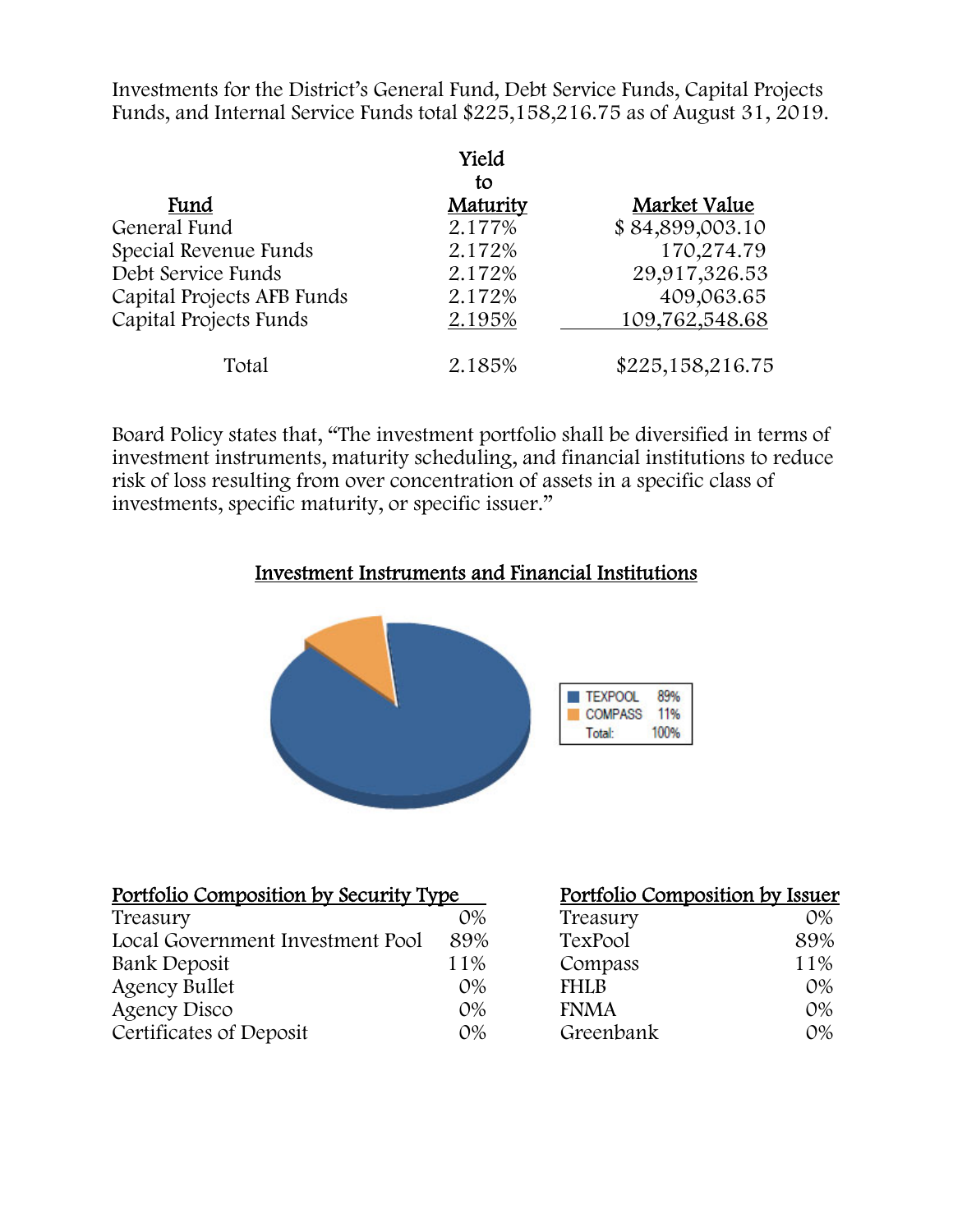



Note 1: CMT stands for Constant Maturity Treasury. This data is published in Federal Reserve Statistical Release H.15 and represents an average of all actively traded Treasury securities having that time remaining until ma Note 2: Benchmark data for TexPool is the monthly average yield.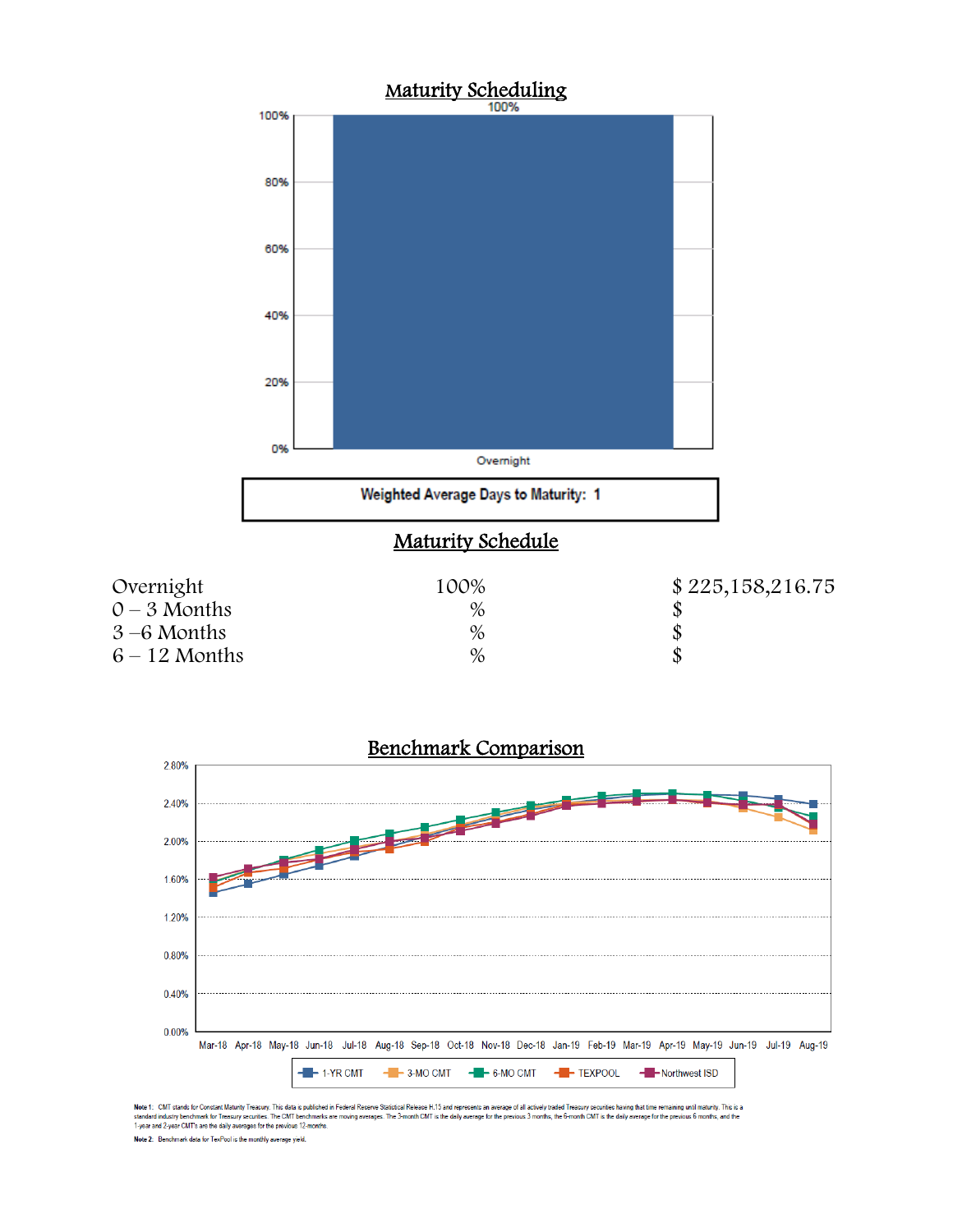

# A TexPool Monthly Newsletter: September 2019

## Economic and Market Commentary: An intriguing development at the Fed September 1, 2019

Is dissent forming in the Federal Reserve? The markets are convinced policymakers will cut rates at the September Federal Open Market Committee (FOMC) meeting, but they'd be wise to re-read the bottom of the July meeting's statement that said, "Voting against the action were Esther L. George and Eric S. Rosengren, who preferred at this meeting to maintain the target range for the federal funds rate at 2-1/4 to 2-1/2 percent."

This could get interesting. Especially so as the dissenters are regional Fed presidents, not governors. A lot of regional presidents, especially those whose economies are doing OK, seem to be saying they don't see a need to lower rates. Growth in their regions may be slower, but still positive and that's not a sign of weakness. And as a whole, the U.S. economy is holding up. Consumer, housing and employment data are humming.

The contrasting view—articulated better by Fed Chair Jerome Powell in his Jackson Hole, Wyo., speech than his press conference after the July FOMC meeting—is that the Fed must take into account the potential damage from external shocks. Fulfilling its mandate can't be done by pushing buttons and pulling levers without paying attention to the greater world. Much of it was heading toward economic downturn even before the intensification of the trade war.